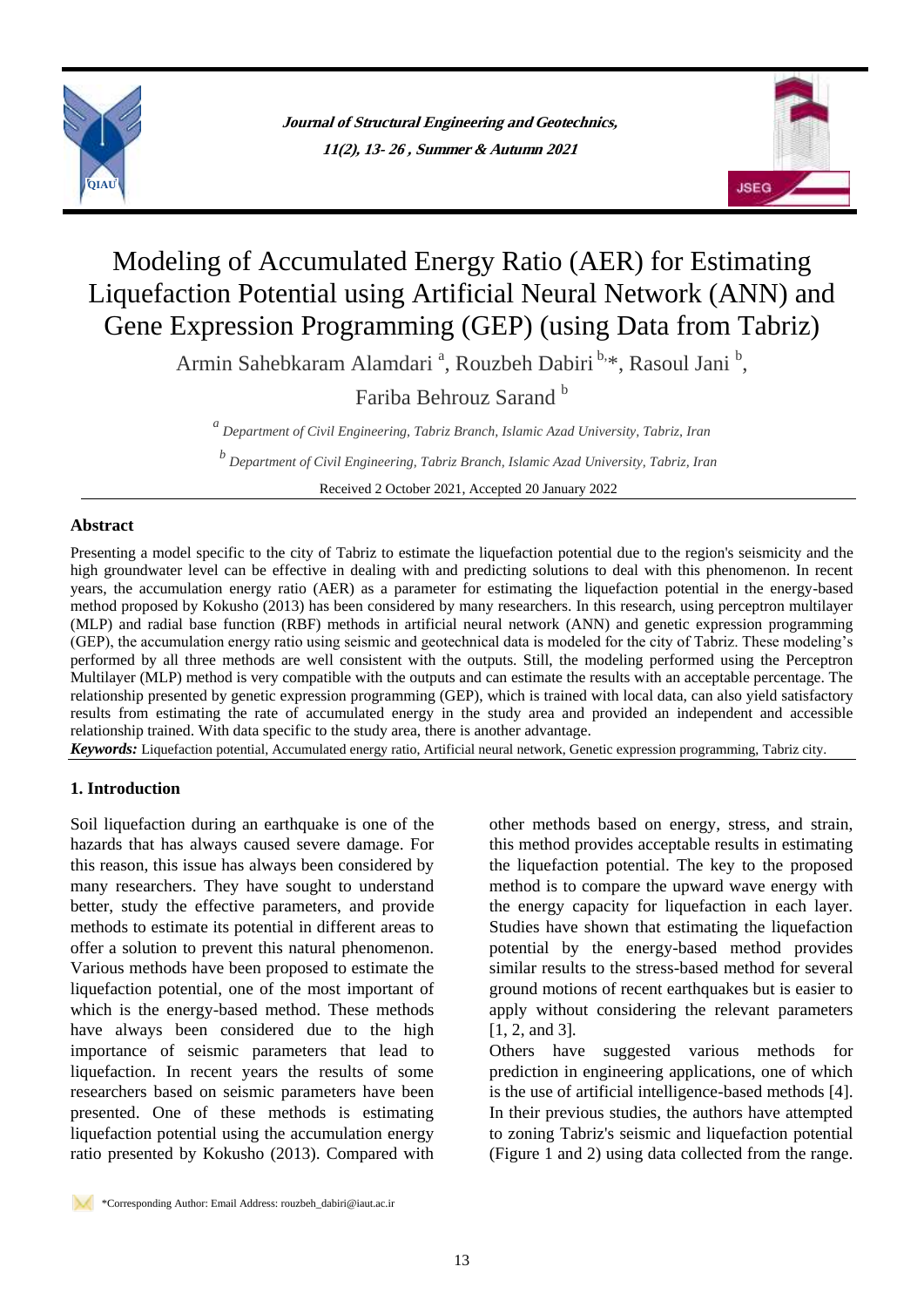In this research, based on the data and results of previous studies and using artificial neural network and genetic expression planning, a model has been tried to estimate the accumulation energy ratio caused by earthquakes using data collected from the desired area should be specific to the city of Tabriz and the parameters affecting energy-based methods should be presented [5, 6]. The data used in this research has been collected from reputable consulting companies active in this field, such as Tabriz Metro, the provincial soil laboratory, and consulting companies. In some places where we lacked data density in those areas or the need, the data used were validated. The data were obtained by drilling and field and laboratory tests.



Fig.1. Zoning of the probability of liquefaction in Tabriz using the relation of accumulation energy ratio [6].



Fig 2. Seismic zonation map of Tabriz after amplification [6].

Among the studies performed to estimate the liquefaction potential using artificial intelligence

methods, we can reference the research of Zhang et al. (2016), who evaluated soil liquefaction based on the concept of energy capacity and multivariate adaptive regression lines. In this study, several methods in liquefaction assessment have been developed, including those related to energy capacity for basic soil parameters such as relative density, initial adequate limit pressure, fine grain size, and soil texture characteristics [7]. Kumar Modali and Das (2016) have studied the uncertainty of the SPTbased method model for evaluating the seismic liquefaction potential of soil using multi-gene genetic programming [8].

Goharzai et al. (2017), in this study, analyzed the onset of SPT-based soil liquefaction using gene expression programming and the possible Bayesian method. They also point out that probabilistic models provide a simple but efficient decisionmaking tool in engineering design for quantitative evaluation of the onset threshold of liquefaction [9]. Pirhadi et al. (2018) have presented a new equation for evaluating the onset of liquefaction using artificial neural network and response surface methodology [10]. Hu and Liu (2019) have studied the evaluation of seismic liquefaction potential based on the Bayesian lattice constructed from the domain of knowledge and history data [11]. Rahbarzadeh and Azadi (2019) have studied the improvement of soil liquefaction prediction using hybrid optimization algorithms and fuzzy support vector devices. According to the experimental results, the proposed algorithm can improve classification accuracy—this practical method for predicting soil liquefaction using optimal classification parameters without a user interface [12]. Zhang and Wang (2020) present a group method to improve the prediction of earthquake-induced soil liquefaction. In this study, several data sets and soft computing methods have been used to estimate the liquefaction potential and data clustering [13].

Due to the importance and effectiveness of energy parameters in soil liquefaction, in this study, an attempt has been made to use the database obtained from previous studies by Sahebkaram Alamdari et al. (2020 and 2021) in the city of Tabriz and using the data collected in this range, to model the estimation of the accumulation energy ratio specific to the study area, using artificial neural network (ANN) and genetic expression programming (GEP).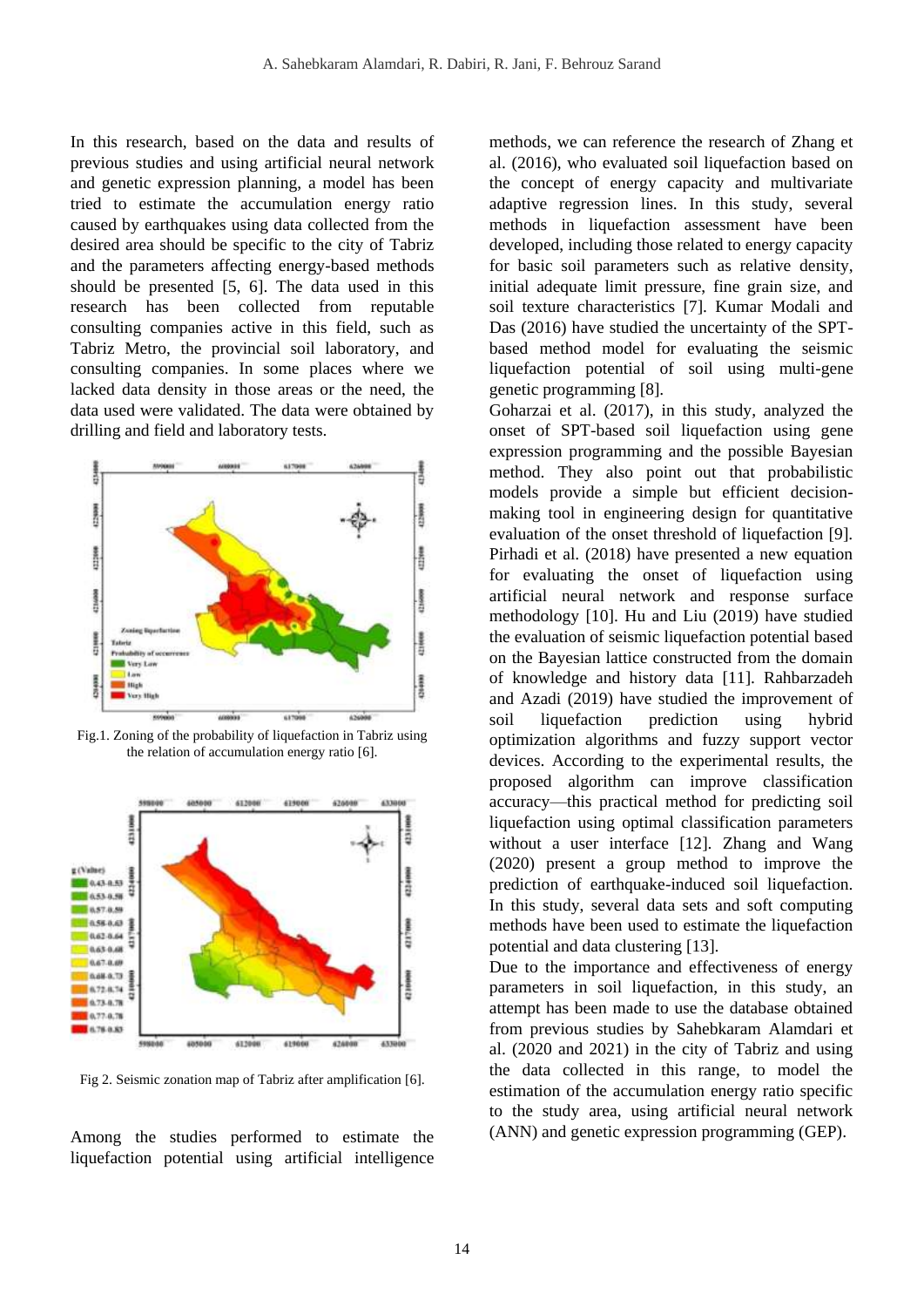# **2. Research Method**

In this study, in order to estimate the accumulation energy ratio (AER) leading to liquefaction, artificial neural networks (ANN) and genetic expression programming (GEP) have been used. The following is a brief description of the methods used.

## **2.1. Accumulated Energy Ratio**

Kokusho [1] developed an EBM that allowed for potential liquefaction to be evaluated by comparing the strain energy for liquefaction in a sand layer and the incident seismic energy, regardless of the differences in seismic motions. Comparative studies of soil models have shown that an EBM intrinsically incorporates the effects of different input motions. In contrast, they need to be included by adding suitable coefficients in an SBM. The other notable difference is that the liquefaction potentials are higher at a smaller depth in an EBM, whereas the opposite is for an SBM with uniformly deposited sands [2]. In an EBM, it is necessary first to calculate the energy dissipated by soil liquefaction. The dispersed normalized energy for a unit measure of soil for liquefaction was calculated based on the soils' penetration test results. With the standard penetration number of the soil layer known, the number must be first normalized by the fine grain content and the effective overburden stress. For details on the steps to obtain normalized strain energy and upward energy, refer to Kokusho (2013) and Kokusho and Mimori (2015).

The normalized strain energy input corresponding to each soil volume unit for liquefaction is calculated as

$$
W/\sigma'_{c} = 5.4 \times 10^{1.25 \times \log(\Delta W/\sigma'_{c})}
$$
 (1)

The upward energy in a layer can be calculated from upward SH waves for a large shake period  $t =$  $0 \sim t_1$  as

$$
E_u = \rho V_s \int_0^{t_1} (\dot{u})^2 dt \tag{2}
$$

Where  $\dot{u}$  denotes the seismic wave particles velocity spreading upwards,  $\rho$  is the soil density and  $V_s$ represents the S wave velocity of the layer. The potential energy ratio  $WH/E_{uf}$  is obtained by comparing the liquefaction potentials of WH and the upward energy at the end of shaking  $E_{\mu}$ fin the corresponding layer. At the same time, the layer with a smaller energy ratio has a higher liquefaction potential. The energy ratios of all the layers were calculated separately and then summed up together. Liquefaction takes place sequentially in layers where  $\sum (WH)_i/(E_{uf})_i < 1.0$ .

## **2.2. Artificial Neural Network (ANN)**

Artificial neural networks (ANNs) have advantages such as high speed in parallel computing, immunity against input harmonic ripple, noise cancellation, resistance to a parameter change, and generalizability [14]. A neural network consists of a large number of nerve cells or processing elements that are connected by synaptic weights. The structure of neural networks can be divided into two general categories: feed networks and return networks. Feeder networks have a simple structure and do not have the problem of stability of return networks. Feeder networks have different types, the most important of which are multilayer perceptron network (MLP) and network with radial basis functions (RBF) [15]. The main reason for choosing these two methods is the appropriate results obtained from the articles presented using these two methods in the study topic. However, in the present study, we evaluated different functions to obtain the best answer, and finally, we selected the results of MLP and RBF functions for presentation.

# **2.2.1. Perceptron Multilayer Neural Network**

Perceptron multilayer neural networks (MLPs) are probably the most popular in practical applications among some types of artificial neural networks. Their advantage lies in both simplicity and the relatively small number of estimated parameters [16]. An MLP is a feed neural network consisting of several layers and neurons that link the input data set to the appropriate outputs. MLP consists of an input layer, one or more hidden layers, and an output layer, with each layer attached to the next layer [17]. Each neuron is a processing element that has an activation function. Neurons are interconnected processing nodes that form an ANN. The output of each neuron is the result of a set of weighted inputs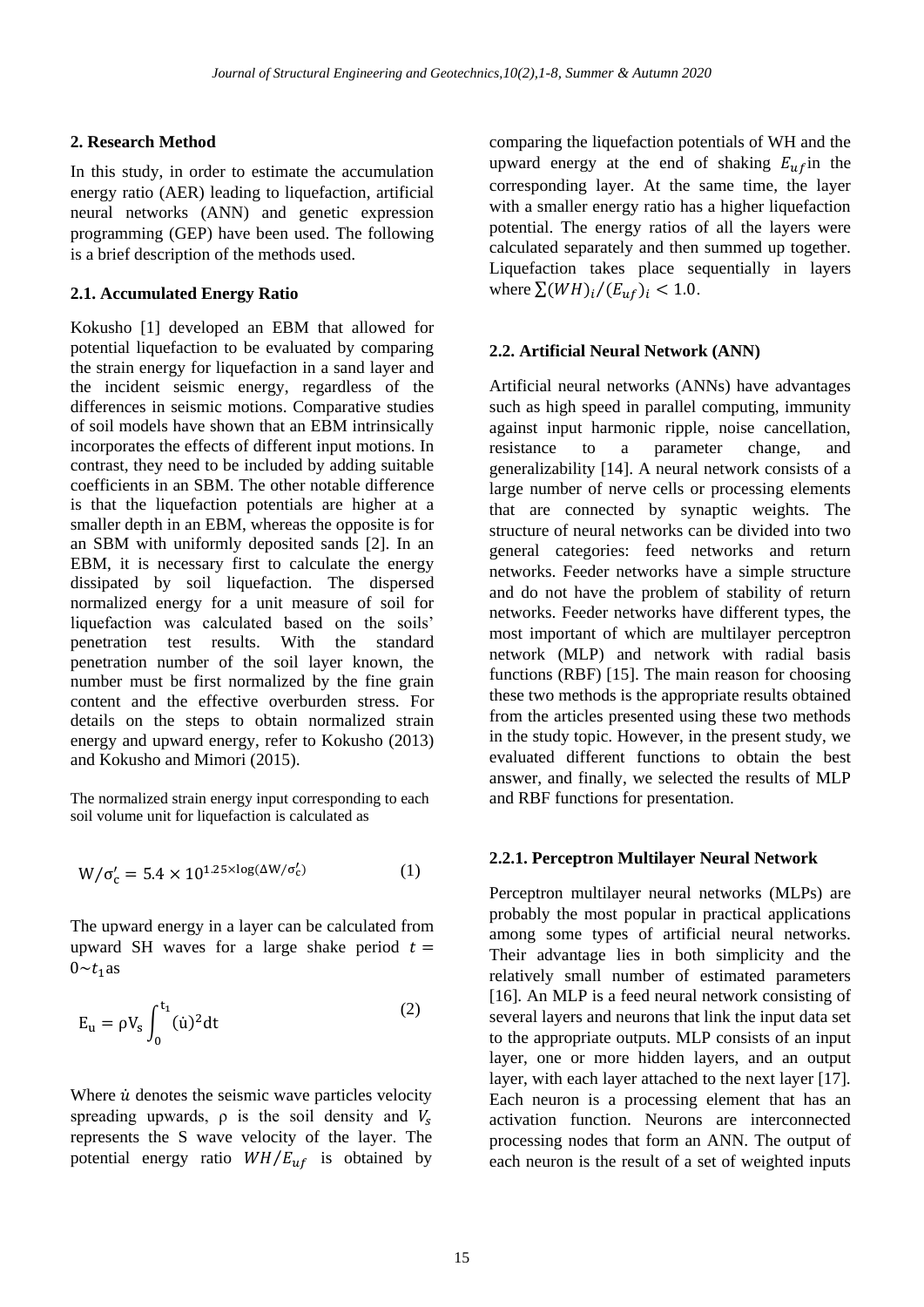[18]. Figure 3 shows the structure of a three-layer MLP network. In this research, the Levenberg-Marquardt optimization algorithm performs network training.



Fig.3. Structure of the radial basis function [27].

#### **Training With Levenberg-Marquardt Algorithm**

This method is a modified version of Newton's classical algorithm, used to find suitable solutions to problems requiring minimization. Similar to Newton's method, this method considers an approximation for the Hayzen matrix in weight change [19].

$$
\mathbf{x}_{k+1} = \mathbf{x}_k - [\mathbf{j}^T \mathbf{j} + \mu \mathbf{I}]^{-1} \mathbf{j}^T
$$
 (3)

In the above relation, x is the neural network weights, j is the Jacobin matrix of the network performance criterion that should be minimized, μ is the number that controls the training process, and e is the residual error vector. When  $\mu$  is zero, the above equation is the same Newtonian method that uses the Hessian method. However, when μ is a large value, the equation becomes a gradient reduction relation with a minor interval. Newton's method has a high speed, and the results will be very close to the moment of error. This algorithm has been used in many studies due to the above characteristics. This algorithm has high efficiency and is very stable [20].

#### **2.2.2. Radial Basis Function (RBF)**

In mathematical modeling, RBF is an artificial neural network that uses basic radial functions as activation functions. The output of this network is a linear combination of radial basis functions for input and neuron parameters. These networks are used in the approximation, time series prediction, classification, and system control function. The RBF neural network is benefits from structural simplicity, higher approximate properties, and faster computational procedures [21].

RBF networks usually consist of the input layer, the hidden layer with a nonlinear RBF activity function, and the output layer [22]. The number of neurons in the hidden layer is equal to the dimension of the input data set, and the neurons in the hidden layer usually have Gaussian transfer functions whose output is proportional to the distance from the center of the neuron. The input can be a vector of a real number model. Furthermore, the output of this network is a scalar function of the input vector, which is calculated as follows [23]:

$$
f(x) = \sum_{i=1}^{N} a_i \rho(||x - c_i||)
$$
 (4)

Where N is the number of hidden layer neurons, ci is the center vector of neuron i, and ai the weight of neuron i in the linear output neuron.

A two-step algorithm usually trains RBF networks. In the first step, the center vectors ci are selected for the RBF functions in the hidden layer. This step can be performed in several ways: centers can be randomly sampled from some set of examples, or Kmeans clustering can be used. Note that this step is unsupervised. According to the objective function, the second step is fitted with a linear model with wi coefficients for the hidden layer outputs [16].

#### **2.3. Genetic Expression Programming**

One of the most exciting topics in data analysis is discovering the secret relationship or relationships among the databases. For this purpose, first of all, we need an almost comprehensive and complete database. In the next stage, we need tools and techniques to discover and present the mentioned relationships accurately. As one of the most widely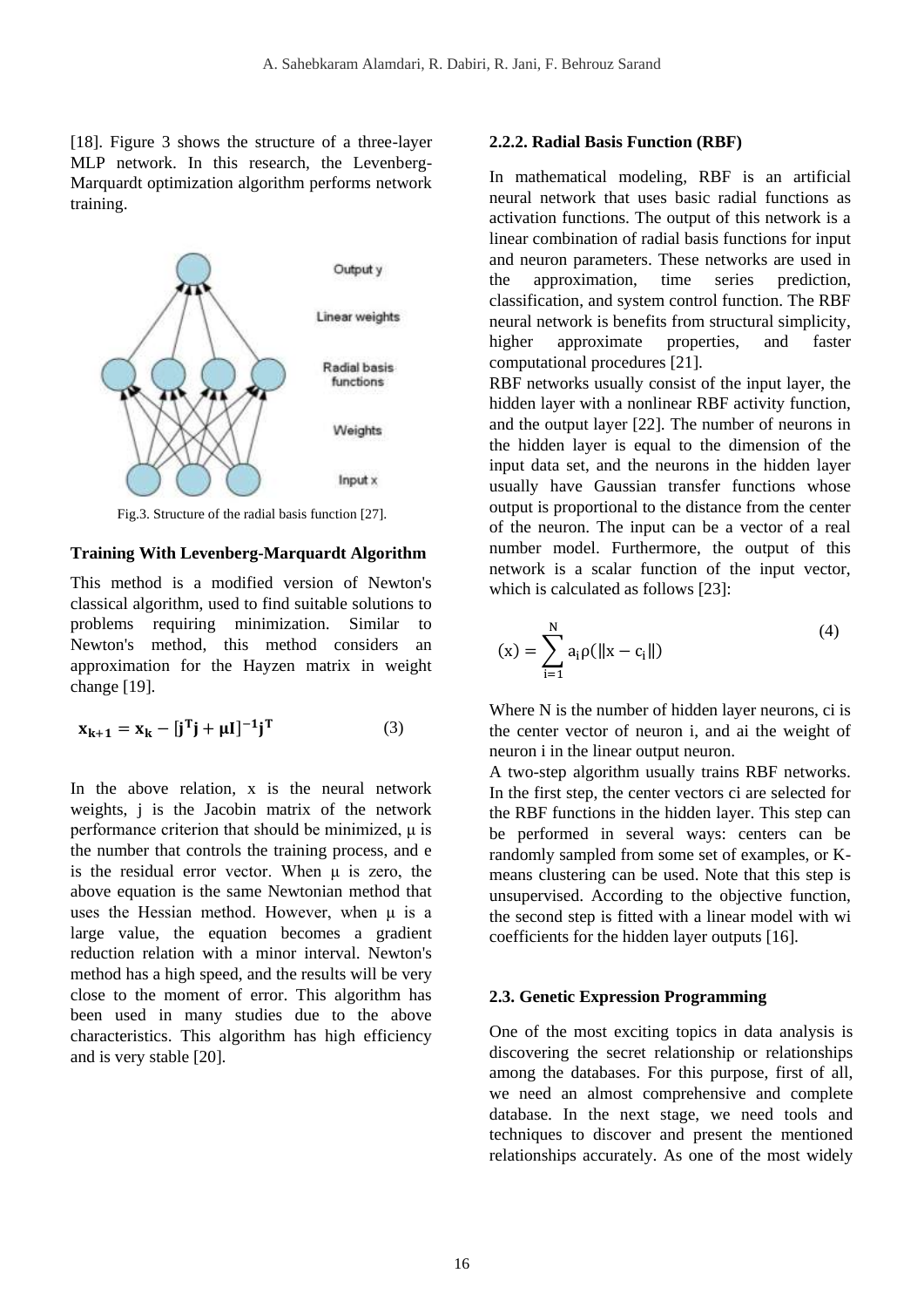used tools in this field, Genetic Expression Programming can extract very diverse and complex relationships from databases and present them in the form of intuitive formulas.

Gene Expression Programming (GEP) is a generalized genetic algorithm (GA) developed based on Darwin's theory and invented by Ferreira in 1999. Genetic Expression Programming (GEP), like Genetic Algorithm (GA) and Genetic Programming (GP), is a genetic algorithm that uses a population of individuals and selects them accordingly, and genetically modifies them using one or more Applies several genetic agents. The main difference between these three algorithms is the nature of their individuals. In GA, people are linear strings with constant length (chromosomes), and in GP are nonlinear entities with different sizes and shapes (decomposition trees). In GEP, on the other hand, individuals are encoded as linear strings of constant length in (genome or chromosome) (similar to that used in genetic algorithms) and then in the form of nonlinear entities of different sizes and shapes. Showing a simple diagram or expressing a tree similar to decomposition trees in genetic programming are expressed [25, 26, 27]. The first step in the GEP algorithm is to generate the initial population of solutions. Generating the initial population can be done by a random process or using some information about the problem. GEP uses the popular wheel-roulette method to select individuals. Unlike GP and GA, GEP has several genetic operators for breeding individuals with modifications. Generation is an operation that aims to retain several suitable individuals from the present generation to the next generation. The goal of the mutation operator is to optimize intra-specific chromosomes randomly. This operator performs some flawless operations to prevent the creation of defective people in terms of rules [28]. The chromosomes are then represented as a tree expression, evaluated according to a proper function. In GEP, each gene is encoded as a tree expression. In multi-gene chromosomes, all tree expressions are linked together from their root nodes using the link function. Each gene has a coding region called the ORF (Open Interpretation Framework), which after decoding, is expressed as ET and represents a candidate solution to the problem [30, 29]. One of the essential things in GEP is to determine the proper function, and its goal is to find a solution that works

well for all fitting cases as much as a specific error. The fitting function is usually evaluated by processing several objective problems, also called fits. If a satisfactory quality is found or some generations are reached, evolution stops, and the best solution ever found is reported. On the other hand, if the conditions are not stopped, the best solution of the present generation is kept (meaning elite selection), and the rest of the solutions are left to the selection process. Based on the selection, the best people have a better chance of having children. The whole process is repeated for several generations, and as the generation progresses, the population's quality is expected to improve on average [30]. Figure 4 shows schematically the main stages of gene expression programming.



Fig.4**.** A gene expression programming flow chart [31].

#### **2.4. Data Validation**

One of the first validations used when collecting data was that the amount of data for different regions was a good overlap. In this way, when the number of data increases at a certain point, validation for the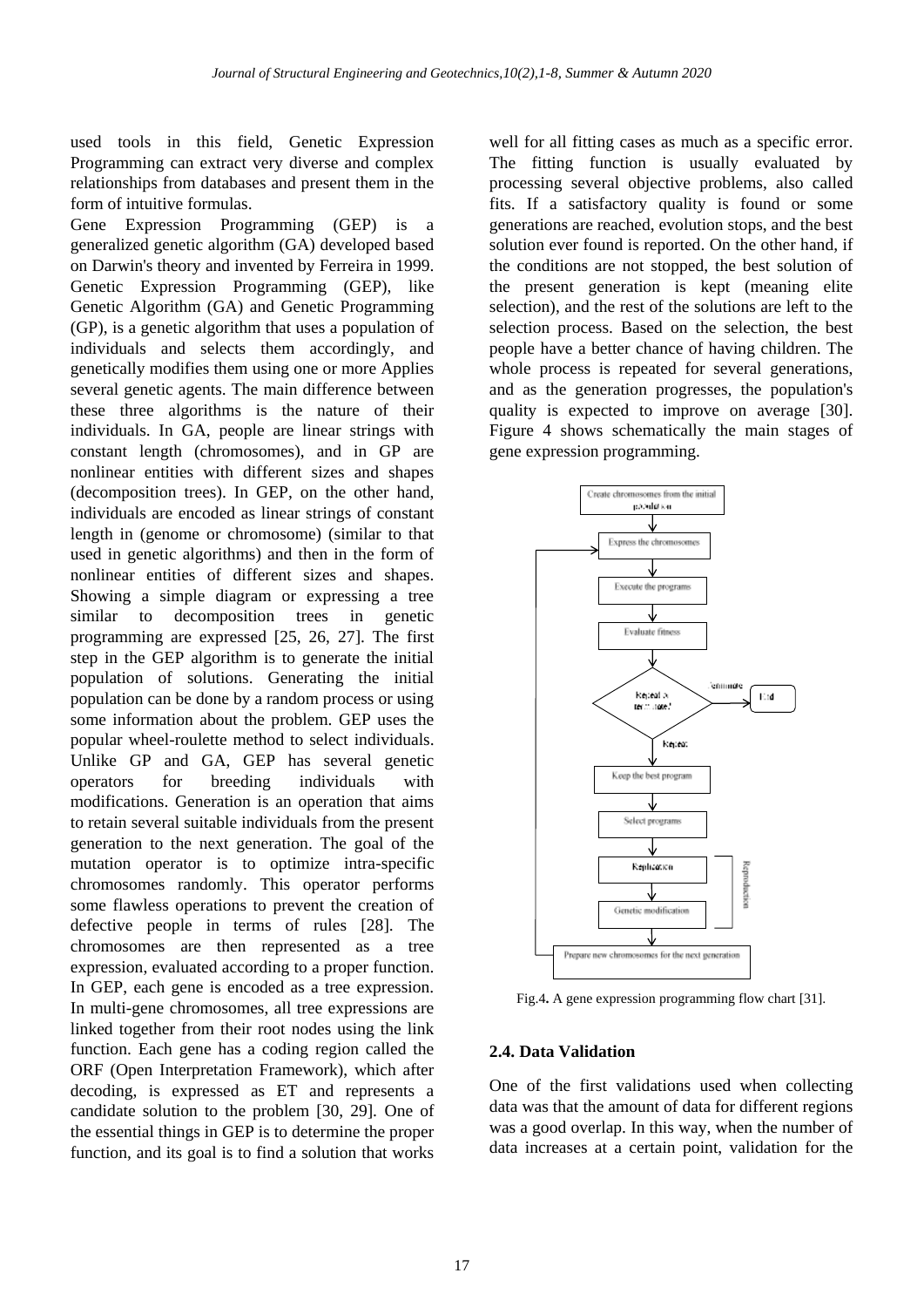values of geotechnical parameters that are not compatible with other data was removed. In order to more accurately validate the data used in the assessment of liquefaction potential, some Cetin screening criteria have been used [32]. Screening criteria by which Cetin validates the data it uses:

(1) Soil profiles that do not have complete information and are not adequately available; (2) Permanent constraints on critical soil layers that cannot be the judge if fine particles are present; b) higher plasticity and, therefore, the use of these relationships is not appropriate, (3) the sampling sites were not open ground, and (4) in the SPT speculation the impact drilling method was used.

## **3. Estimating Accumulated Energy Ratio**

With 439 Downhole samples extracted and the results of estimating the accumulated energy ratio in the city of Tabriz, artificial intelligence has been used for modeling. From the geotechnical characteristics of the soil and seismicity of the area, the parameters of soil shear wave velocity  $(V_s)$ , effective enclosed stress (  $(\sigma'_{c}),$ ), fine-grained percentage (FC), SPT number (N), and maximum seismic velocity  $(V_{max})$  as modeling input to the purpose is to estimate the energy ratio selected. An example of the data used is provided in Table 1. Soil geotechnical parameters obtained from the field (Standard penetration test and Downhole shear wave velocity test) and laboratory experiments. The collected data are the results of studies conducted for different lines of Tabriz metro and consulting companies active and approved in the field of geotechnical studies. In some places where the data density was lower or there was a need to compare the results to verify the data, we performed machine drilling and performed laboratory and field experiments. The maximum earthquake velocity parameter is also used to convert the acceleration maps obtained from the seismic zonation of the study area from previous studies by Sahebkaram Alamdari et al. (2020), which were also used in the potential liquefaction zoning mentioned in Figure 1., was extracted [5 and 6]. In the study of 98 cases using the experimental method of estimating the liquefaction potential based on Kokusho's (2013) energy, the results of which are presented in the form of zoning in Figure (1), have shown the liquefaction potential. Their accumulated energy

ratio is less than one; in 341 cases, the energy ratio was higher than one, indicating the absence of the liquefaction potential. Therefore, the input parameters of the modeling are the same as those used in the Kokusho method. The data used for SPT tests and shear wave velocity at the site and soil identification tests were obtained in the laboratory. The parameter related to the earthquake speed, as mentioned in the text of the article, has been obtained from the seismic zooming for the city of Tabriz, which was done in a previous study by researchers.

Table 1: Sample of data used for AER modeling **Number of** 

| <b>Number</b> of<br>Data | N  | $\mathbf{V}_{\text{max}}$ | $\mathbf{V}_\mathrm{s}$ | FC | $\sigma_c'$ | <b>AER</b> |
|--------------------------|----|---------------------------|-------------------------|----|-------------|------------|
| $\mathbf{1}$             | 22 | 110                       | 300                     | 15 | 46.6        | 0/78       |
| $\mathbf{2}$             | 24 | 110                       | 310                     | 25 | 72.6        | 1.96       |
| 3                        | 21 | 110                       | 345                     | 28 | 98.6        | 2.89       |
| 4                        | 19 | 110                       | 370                     | 23 | 124.6       | 3.46       |
| 5                        | 27 | 110                       | 410                     | 33 | 15.6        | 4.75       |
| 6                        | 7  | 110                       | 280                     | 15 | 37          | 0.12       |
| 7                        | 9  | 110                       | 290                     | 19 | 60.3        | 0.33       |
| 8                        | 9  | 110                       | 310                     | 18 | 83.6        | 0.77       |
| 9                        | 15 | 110                       | 335                     | 22 | 107         | 1.25       |
| 10                       | 13 | 110                       | 365                     | 25 | 31.3        | 1.63       |
| 11                       | 17 | 110                       | 400                     | 17 | 153.6       | 2.04       |
| 12                       | 42 | 110                       | 375                     | 11 | 33.3        | 2.00       |
| 13                       | 36 | 110                       | 405                     | 12 | 56.6        | 3.53       |
| 14                       | 45 | 110                       | 435                     | 10 | 80          | 5.43       |
| 15                       | 41 | 110                       | 470                     | 9  | 103.3       | 6.88       |
| 16                       | 26 | 225                       | 325                     | 8  | 48.3        | 0.64       |
| 17                       | 28 | 225                       | 355                     | 5  | 73.6        | 1.32       |
| 18                       | 22 | 225                       | 390                     | 9  | 99          | 1.71       |
| 19                       | 25 | 225                       | 430                     | 11 | 124.3       | 2.17       |
| 20                       | 29 | 225                       | 480                     | 12 | 149.6       | 2.74       |
| 21                       | 25 | 225                       | 345                     | 18 | 68.6        | 0.75       |
| 22                       | 27 | 225                       | 385                     | 25 | 93.3        | 1.72       |
| 23                       | 31 | 225                       | 405                     | 32 | 118         | 3.06       |
| 24                       | 29 | 225                       | 440                     | 38 | 142.6       | 4.32       |

Table 2 shows the average size of the parameters used in the modeling and the method to normalize them. All data must be normalized in order for all variables to be proportional to each other, as well as to improve program execution speed. The values of our variables are normalized between zero and one.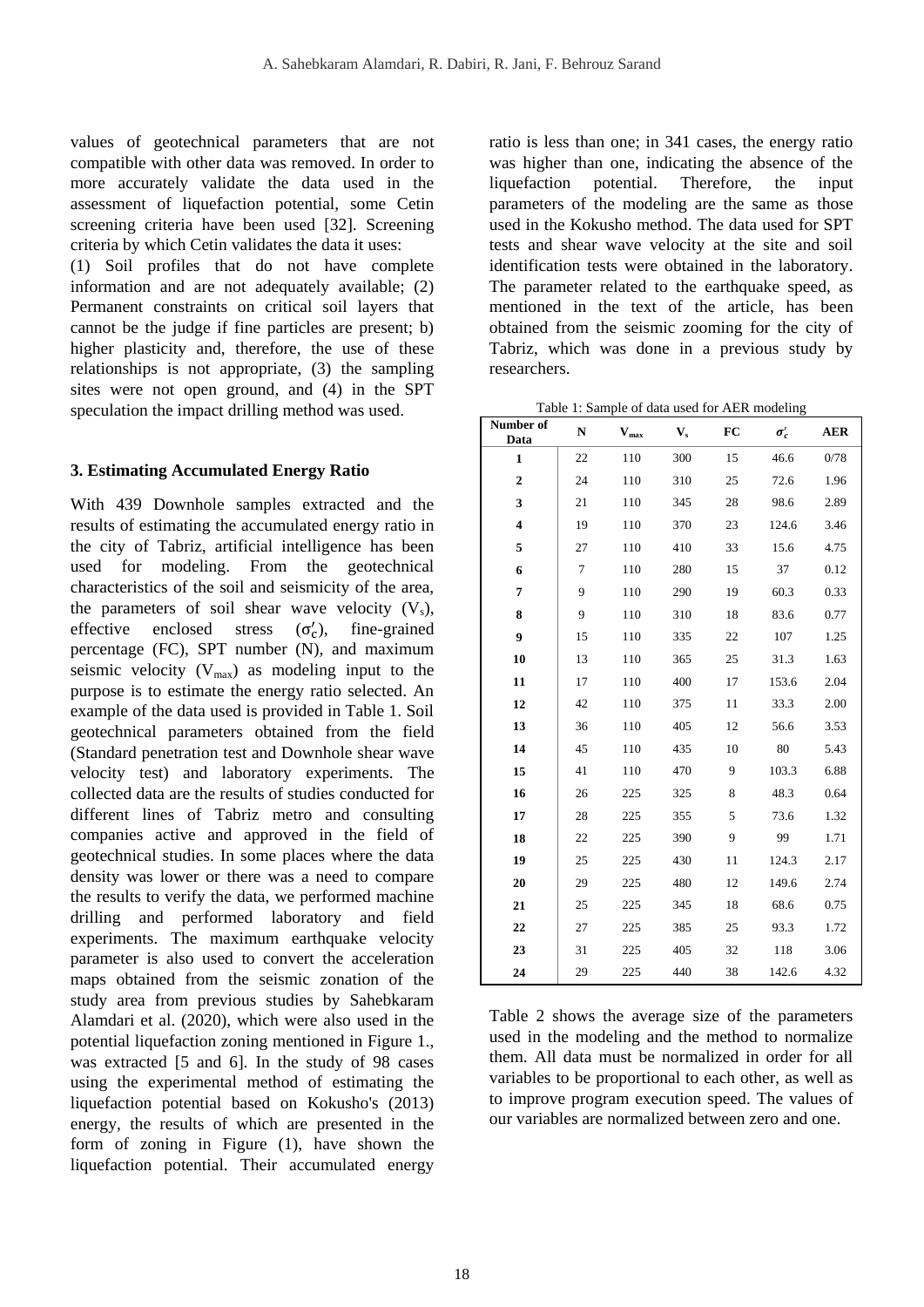Table 2 Variables used in model development.

| input                                      |                      |                       |                            |          |                   |  |
|--------------------------------------------|----------------------|-----------------------|----------------------------|----------|-------------------|--|
| Para<br>mete<br>rs                         | $V_{S}$              | $V_{max}$             | $\sigma_{c}^{\prime}$      | FC       | N                 |  |
| Mea<br>n                                   | 326.71               | 130.64                | 87.97                      | 7.5      | 16.94             |  |
| How<br>to<br><b>Nor</b><br>mali<br>ze      | $V_{S}$ – 139<br>532 | $V_{max}$ – 40<br>320 | $\sigma'_{c}$ – 1.6<br>460 | FC<br>99 | $N - 2.8$<br>63.7 |  |
| Para<br>mete<br>$rs$ <sup>2</sup><br>ratio | 139-671              | 40-360                | 16-462                     | $0-49$   | $2.8 - 66.5$      |  |

Statistical indicators such as coefficient of determination  $(R^2)$ , root mean square error (RMSE), and mean square error (MSE), whose relationships are presented below, have been used to validate the models. In the following equations,  $\hat{v}$  is the predicted value, and  $\hat{v}$  is the average output value.

$$
R^{2} = 1 - \frac{\sum (y_{i} - \hat{y})^{2}}{\sum (y_{i} - \bar{y})^{2}}
$$
 (5)

$$
RMSE = \sqrt{MSE} = \sqrt{\frac{1}{N} \sum_{i=1}^{N} (y_i - \hat{y})^2}
$$
 (6)

$$
MSE = \frac{1}{N} \sum_{i=1}^{N} (y_i - \hat{y})^2
$$
 (7)

## **3.1. Simulation of Accumulated Energy Ratio Using Artificial Neural Network (ANN)**

Simulation for this purpose, we coded two methods of Perceptron Multilayer Function (MLP) and Radial Base Function (RBF) in MATLAB.

#### **Perceptron Multilayer Function (MLP)**

In the multilayer perceptron function, among the various methods of error backpropagation training. We selected the Levenberg-Marquardt algorithm, a function of the square root derivative for use in the present study, for faster convergence in training medium-sized networks. The back propagation algorithm changes the network weights and bias values so that the performance function decreases more rapidly. Used 70% of the data for training, 25% for testing, and used 5% of the data for validation. Used the random division command to select the data, to be included in this category. As activity functions in hidden layers, the hyperbolic tangent and linear function provide the best answer among other functions. To train and stop training for the neural network, Levenberg-Marquardt selected the three-layer network, the first layer with five neurons, the second layer with three neurons, and the third layer with one neuron. With a fixed number of inputs as the best answer by examining statistical indicators. Figure 5 shows the simulation results of estimating the accumulation energy rate by the multilayer function of perceptron (MLP) in the artificial neural network. As can be seen from the values of statistical indicators, MLP has been able to provide a perfect simulation with a deficient error between our input and output data. In addition, the values obtained for the simulated accumulation energy rate matched very well with the calculated values.

#### **Radial Basis Function (RBF)**

RBF networks require more neurons than standard feedforward networks with backpropagation algorithms, but most of these networks can train shorter than the time required for feed networks. These networks perform better when multiple input vectors are available. RBF networks are a type of feedforward neural network. RBF network is a single layer. 70% of the data was used for training and 30% for testing, and the method of selecting them was still a random division. The rate of increased radius 0.1 and maximum of 30 neurons provided the best answer among the various modeling's. Figure 6 shows the modeling results of estimating the accumulation energy ratio by the radial basis function (RBF) in the artificial neural network. As can be seen from the values of statistical indicators, RBF has provided a good simulation with a low error between our input and output data. Also, the values obtained for the simulated accumulation energy rate are mainly consistent with the calculated values.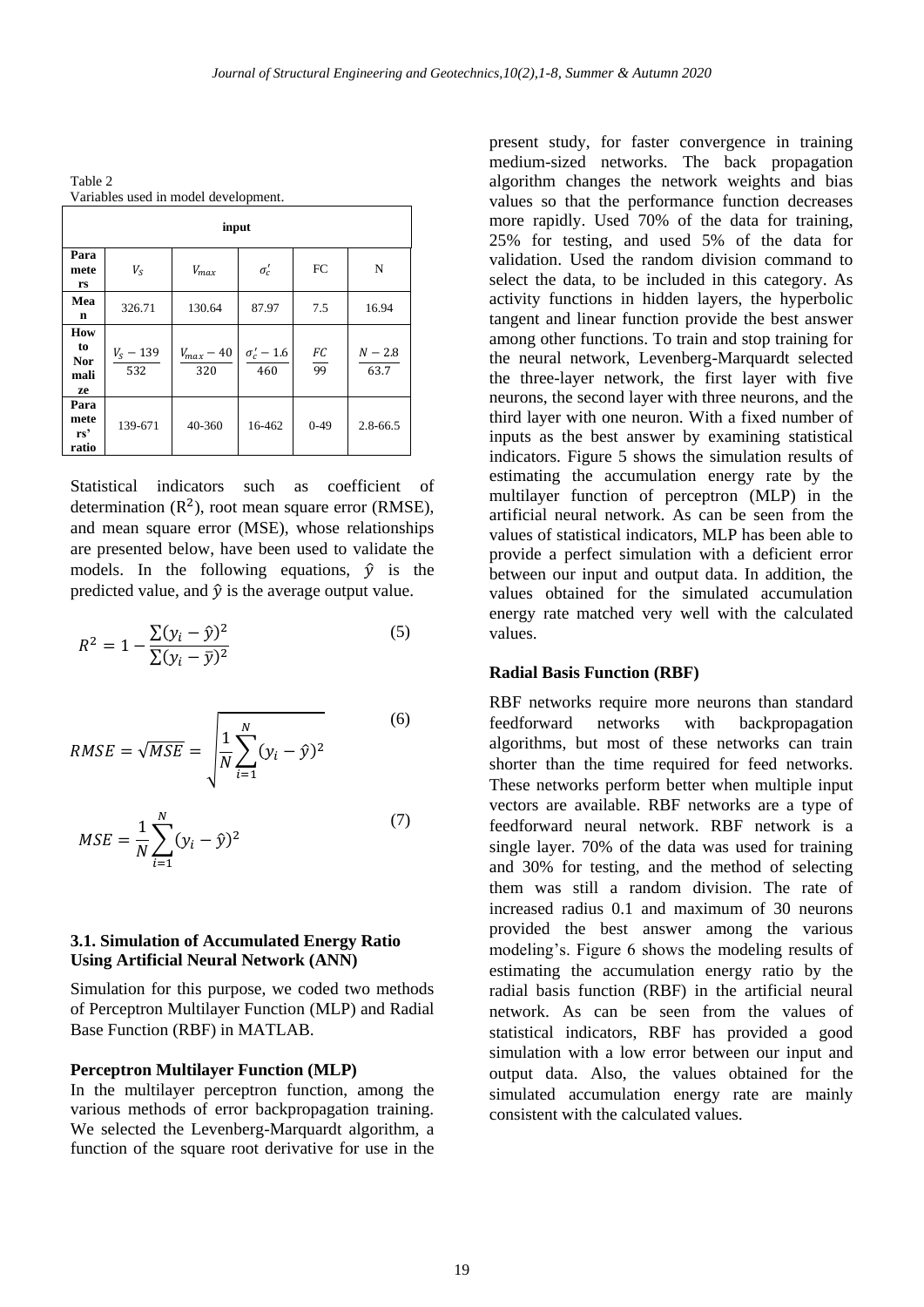

Fig.5. Results for estimating the accumulation energy ratio by the multilayer perceptron (MLP) function of the artificial neural network (ANN).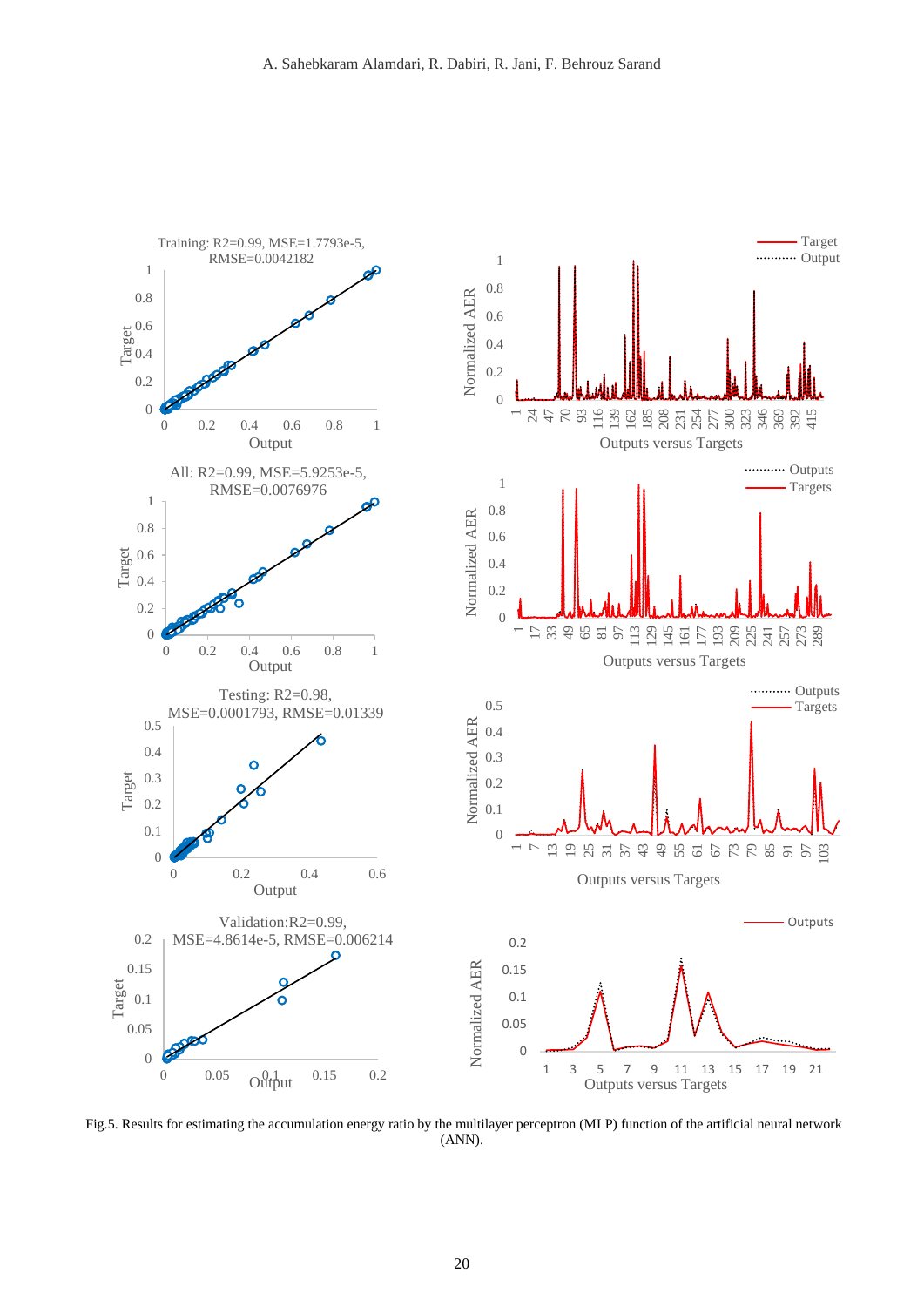

Fig.6. Results of estimating the accumulation energy ratio by the radial basis function (RBF) of the artificial neural network (ANN).

# **3.2. Determining the Ratio of Storage Energy using Genetic Expression Programming (GEP)**

In order to use the GEP method for this research, GeneXProTools 5.0 software was used. A performance analysis was done to set the model parameters. In GEP, values of setting parameters have a significant influence on the fitness of the

output model. These include the number of chromosomes, number of genes, gene head size, and the rate of genetic operators. This approach involved using different settings and conducting runs in steps. During each step, runs were carried out, and the values of one of the parameters mentioned above were varied, whereas the values of the other parameters were kept constant. At the end of each run, the statistical indicators for both training and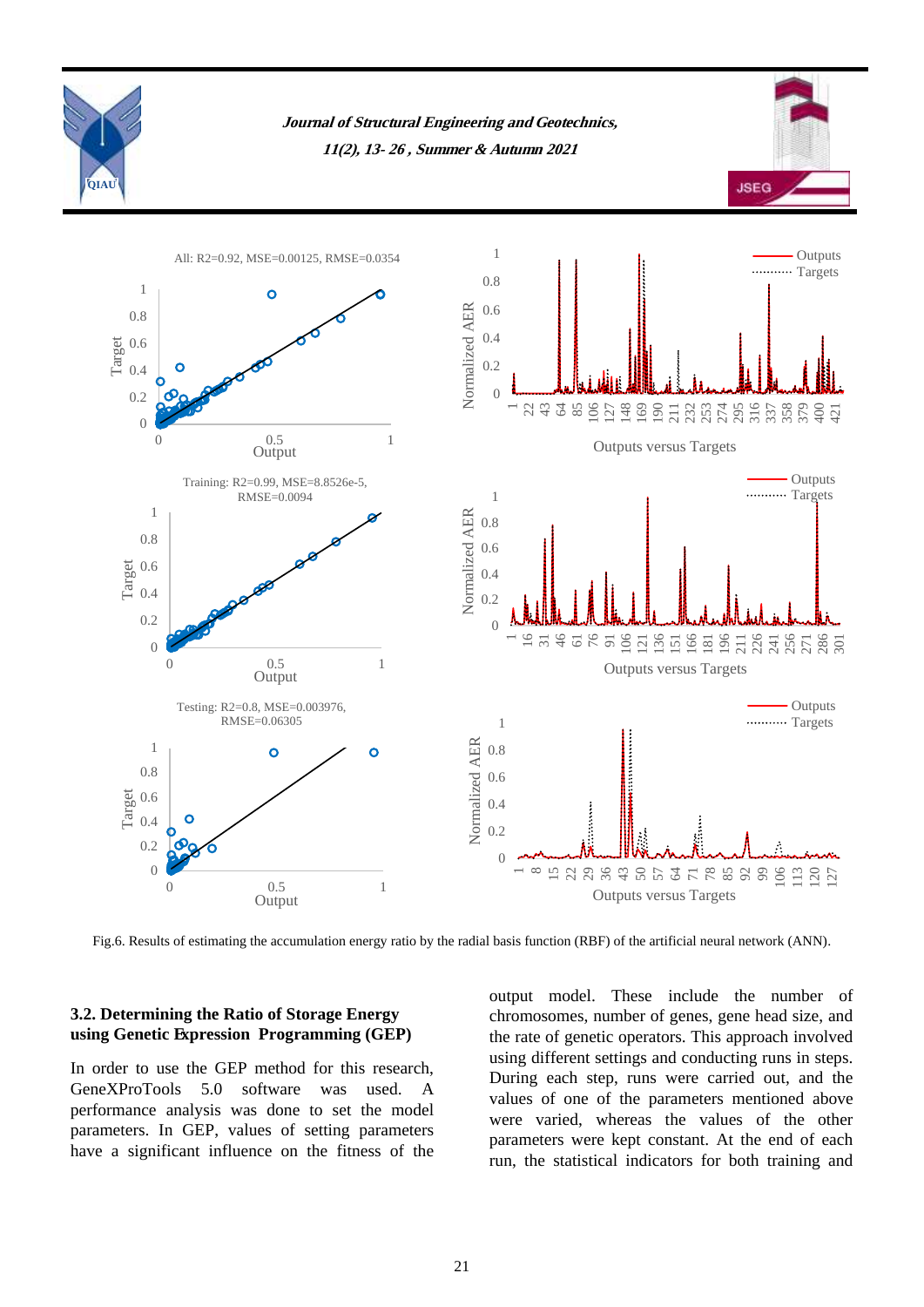testing sets were recorded to identify the values that give the best results [33]. The parameters used in the development of the best modeling obtained are presented in Table 3. The most crucial issue in GEP modeling is the number of genes selected according to the accuracy and application of the model. The most acute effects of a high or low number of genes are reducing the accuracy of the equation (reducing the number of genes) or lengthening it (increasing the number of genes) [34]. According to the above conditions and creating a workable equation with high accuracy, eight genes were considered using trial and error. In addition, a crucial function must be used to maintain the relationship between the written mapping performances of each tree diagram for models with more than one gene. In addition, several equations were created using different connection functions such as "+", " $\times$ ", " $\div$ ", "-", " $\times$ <sup>2</sup>" and their combinations, and finally, the best equation was selected .

Table 3

GEP software settings

| <b>Parameters</b>            | Achieved functions, values and<br>rates |  |  |
|------------------------------|-----------------------------------------|--|--|
| <b>Linking function</b>      | Addition $(+)$                          |  |  |
| <b>Number of chromosomes</b> | 40                                      |  |  |
| Number of genes              | 8                                       |  |  |
| Gene head size               | 3                                       |  |  |
| <b>Recombination rate</b>    | 0.02                                    |  |  |
| <b>Mutation rate</b>         | 0.01                                    |  |  |

Table 4 Results of statistical indicators of relationships presented

GEP divided data randomly into two parts for training and experimentation. Of the 439 datasets, programming used 307 for training. Then, programming used the remaining 132 datasets to evaluate the obtained equation. GEP equation presented based on five input parameters.

Table 2 presents the parameters used in the above equations. They are comparing the predicted and calculated values, as shown in Figure 7, a good agreement between the values predicted by this equation and the calculated values. As can be seen from the statistical index values, GEP has provided a perfect simulation with a deficient error between our input and output data. In addition, the values obtained for the simulated accumulation energy ratio are very well match with the calculated values. The proposed model can establish our complex relationships between the rate of accumulated energy and their main influential factors. The proposed model is the best model obtained by genetic programming to estimate the rate of accumulated energy. So that the modeling results for training and test data in all statistical indicators, as shown in Table 4, have been acceptable and successful.

$$
AER = ((\sigma_c' - V_s)^2 \times (1.76V_{\text{max}} - 1.584))^{2} \qquad (8)
$$
  
+  $(FC^{4} \times V_{\text{max}} \times N)$   
-  $\frac{N}{4.75} + \frac{N}{(\frac{FC \times V_s}{V_{\text{max}} + \sigma_c'} + FC - 2.34)^{2}}$ 

| <b>Statistical specifications</b> |          |                |             |            |  |
|-----------------------------------|----------|----------------|-------------|------------|--|
| <b>AER</b> model                  |          | $\mathbb{R}^2$ | <b>RMSE</b> | <b>MSE</b> |  |
| <b>ANN-MLP</b>                    | All      | 0.99           | 0.0076      | $5.92e-5$  |  |
|                                   | Training | 0.99           | 0.0042      | 1.772e-5   |  |
|                                   | Testing  | 0.96           | 0.013       | 0.00017    |  |
| <b>ANN-RBF</b>                    | All      | 0.92           | 0.0354      | 0.00125    |  |
|                                   | Training | 0.99           | 0.0094      | 8.85e-5    |  |
|                                   | Testing  | 0.8            | 0.063       | 0.0039     |  |
| <b>GEP</b>                        | All      | 0.93           | 0.028       | 8.1e-4     |  |
|                                   | Training | 0.95           | 0.03        | $9e-4$     |  |
|                                   | Testing  | 0.89           | 0.025       | $6.3e-4$   |  |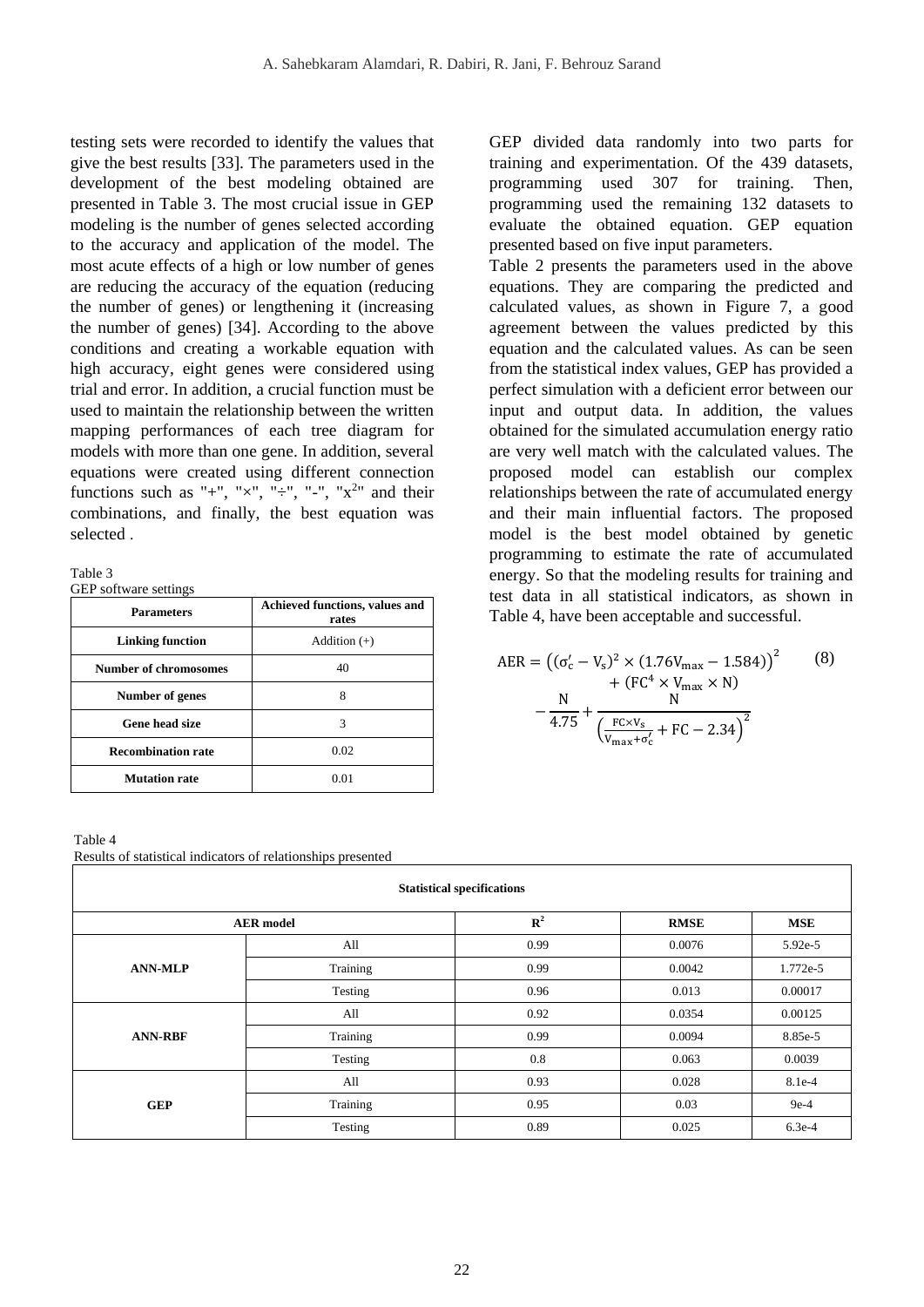

All: R2=0.93, MSE= 8.1e-4, RMSE=0.028

Fig.7. Results of estimating the accumulation energy ratio by genetic expression programming (GEP).

#### **4. Sensitivity Analysis**

Sensitivity analysis was performed to evaluate the model response to changes in input parameters. For this purpose, all input parameters, soil shear wave velocity (Vs), effective enclosed stress  $(\sigma'_{c})$ , finegrained percentage (FC), SPT number (N), and maximum earthquake velocity  $(V_{max})$  were considered. The value of one of the input parameters has been increased by 20% to evaluate the parameters' effect on the accumulation energy ratio. In contrast, the amplitude of other input parameters has been kept constant, and this increase in the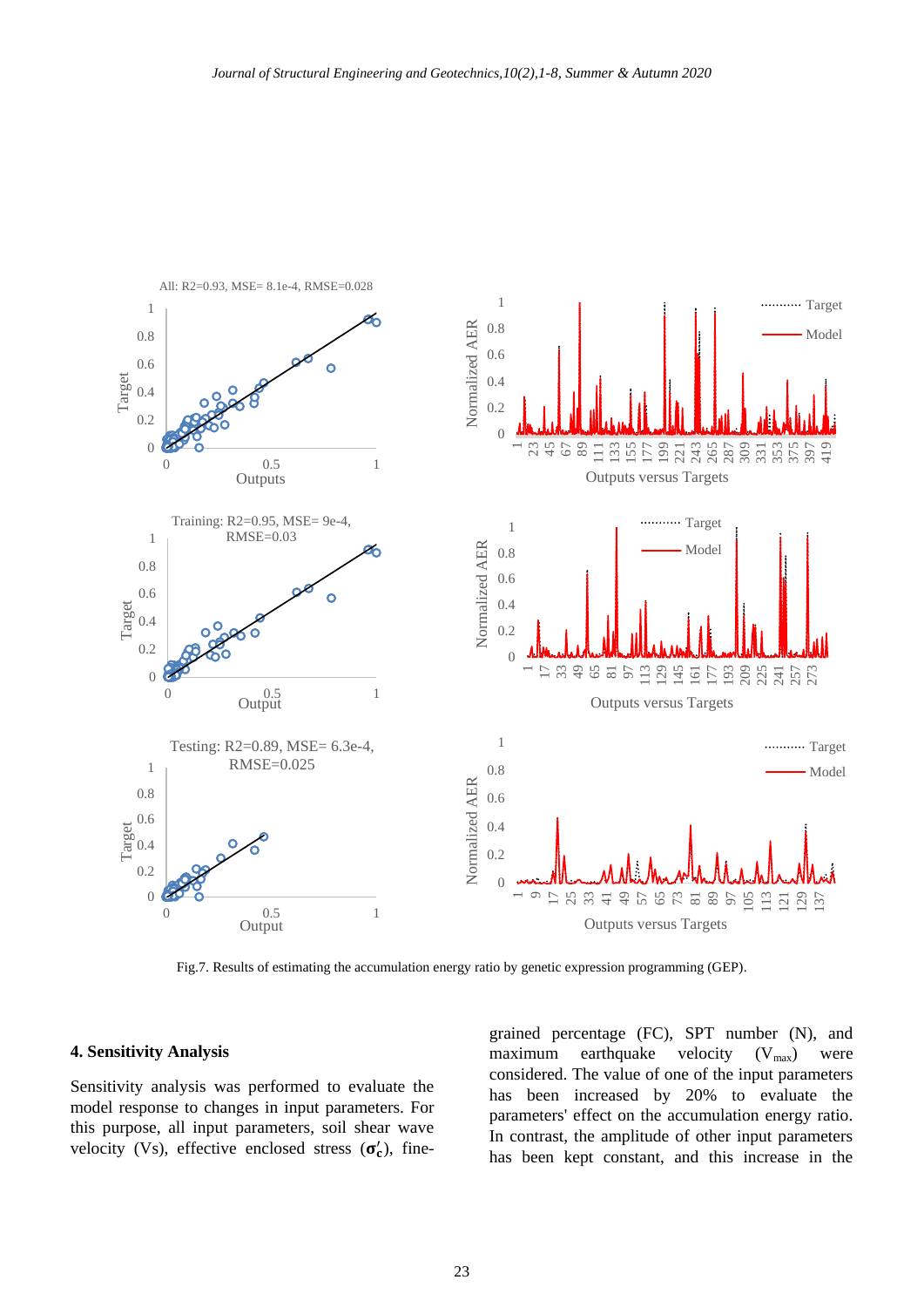accumulation energy ratio has been calculated. This calculation is done for all input parameters, and the results of calculating the change of output parameter are shown in Table 6. In this table, negative changes mean a decrease, and positive means an increase in the impact on the accumulation energy rate parameter. It is shown that with increasing Vmax, a decrease in the accumulation energy rate parameter occurs. In addition, Table 5 shows that the accumulation energy rate parameter increases with increasing Vs, FC, N, and  $\sigma'_{c}$ . This table shows that the maximum  $V_{\text{max}}$  earthquake velocity has the most significant impact on the rate of accumulated energy.

Table 5

The accumulation energy rate parameter change corresponds to a 20% increase in the average value of the input parameters

| <b>Impact of</b>               |          | 'max       | σ.       | FC       |         |
|--------------------------------|----------|------------|----------|----------|---------|
| parameter<br>changes on<br>AER | 0.046352 | $-0.08023$ | 0.030999 | 0.004818 | 0.00393 |

#### **5. Assessment of the Results**

In this research, we used the Multilayer simulation of perceptron (MLP) and radial base function (RBF) in artificial neural networks and modeling of gene expression programming (GEP) to estimate the accumulation energy ratio, which is an energy-based parameter for estimating liquefaction potential. The input parameters used were soil shear wave velocity (Vs), effective enclosed stress  $(\sigma'_c)$ , fine-grained percentage (FC), SPT number (N), and maximum earthquake velocity (Vmax). From the data of laboratory experiments that have led to log boreholes of geotechnical characteristics of the studied soil area and field tests of downhole shear wave and standard penetration test after validation, 439 data have been selected for modeling. In the study of 98 of these cases, using the experimental method of estimating the liquefaction potential based on Kokusho energy (2013), the results of which are presented in the form of zoning in Figure (1), have shown the liquefaction potential. Their energy ratio is less than 1; In 341 cases, the energy ratio was higher than 1, which indicates the non-liquefaction potential.

Table 5 and figure 8 present the aggregation of the results obtained from modeling accumulation energy rates using artificial neural networks and gene expression programming. As can be seen from the comparison of statistical indices, the results of

modeling using the multilayer perceptron (MLP) in the artificial neural network were better than modeling with the radial base function (RBF) and gene expression programming. In MLP, as activity functions in hidden layers, the hyperbolic tangent and linear function provide the best answer among other functions. A three-layer network has been selected as the best answer by examining statistical indicators to train and stop training for the Levenberg-Marquardt neural network. The first layer comprises five neurons, the second layer comprises three neurons, and the third layer is composed of one neuron with a fixed number of inputs. In the RBF, by examining statistical indicators, the rate of increased radius 0.1 and maximum of 30 neurons provided the best answer among the various modeling's. However, the results of modeling using genetic expression programming (GEP) are significant due to the ability to provide a specific formula for estimating the accumulated energy ratio. The model presented by GEP uses 40 chromosomes, eight genes, three gene head sizes, and a 0.01 mutation rate. The statistical characteristics of this modeling are based on the use of local data, and specific to the study area is acceptable. The sensitivity analysis also showed that the maximum velocity of the earthquake is the most influential parameter in the accumulation energy ratio.



Fig.8. Comparison of  $\mathbb{R}^2$ , RMSE and MSE statistical indices for accumulation energy ratios obtained from ANN-MLP, ANN-RBF and GEP modeling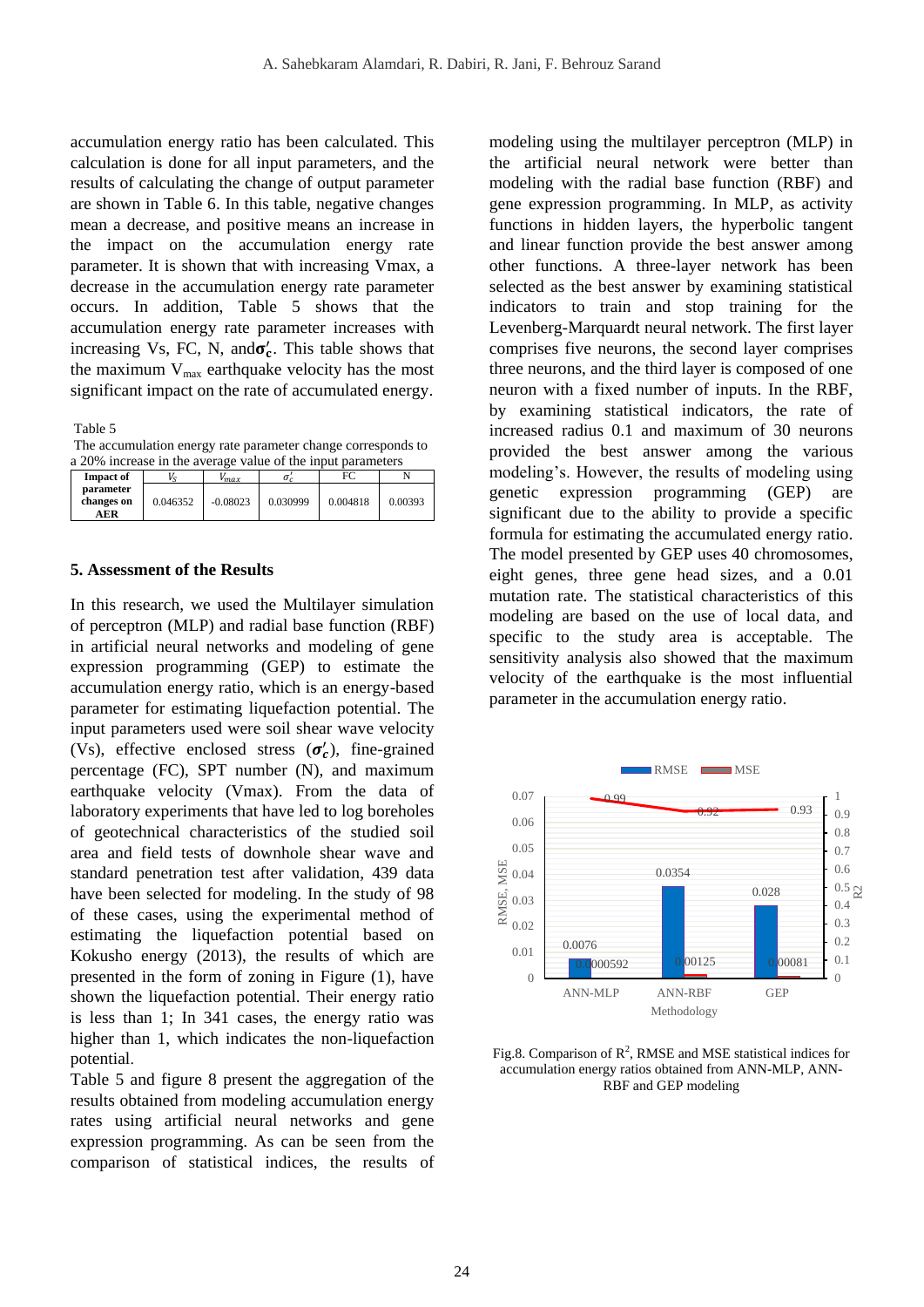## **6.Conclusions**

The results obtained from neural network modeling were performed by the multilayer perceptron (MLP) function to determine the accumulated energy ratio, a criterion for estimating energy-based liquefaction potential; it perfectly matches the outputs and can estimate the results with an acceptable percentage. The relationship presented by genetic expression programming (GEP), which is trained with local data, can also yield acceptable results from estimating the accumulated energy ratio in the study area. Considering the independent and accessible relationship trained with data specific to the study area is another advantage. Due to the importance and high impact of earthquake stimulus parameters, it is crucial to pay more attention to energy-based methods to estimate the liquefaction potential, which is also one of the objectives of the present study. Proximity and sometimes construction has been done on the main fault north of Tabriz, can be very effective in estimating this natural factor that occurs due to earthquakes as accurately as possible. As can be seen from the sensitivity analysis of the parameters affecting the results of modeling the accumulation energy ratio, the parameters of earthquake speed and SPT number have the most significant impact on the outputs. These issues show more and more attention to the more accurate estimation of the probable earthquake strength and more accurate field testing of standard penetration to obtain the most accurate estimate of the liquefaction potential.

## **References**

- [1] Kokusho, T. "Liquefaction potential evaluations: energy-based method versus stress-based method", Canadian Geotechnical Journal; 2013, 50: 1088–1099.
- [2] Kokusho, T., Mimori, Y. "Liquefaction potential evaluations by energy-based method and stress-based method for various ground motions", Soil Dynamic sand Earthquake Engineering; 2015, 75: 130–146.
- [3] Kokusho, T., Kaneko, Y. "Energy evaluation for liquefaction-induced strain of loose sands by harmonic and irregular loading tests", Soil Dynamics and Earthquake Engineering; 2018, 114: 362-377.
- [4] Masulli, F., Studer, L. "Time series forecasting and neural networks", In: Proc. Int. Joint Conf. on Neural Networks (IJCNN), Washington, DC. New York,

1999.

- [5] Sahebkaram Alamdari, A., Dabiri, R., Jani, R., and Behrouz Sarand, F. "Seismic Zoning of Tabriz City Area by Stochastic Finite Fault Model with Acts of Site Impact", Soils and Rocks; 2021, 44(1): 1-13.
- [6] Sahebkaram Alamdari, A., Dabiri, R., Jani, R., and Behrouz Sarand, F. "Evaluation of Liquefaction Potential by Energy-based and Stress-based Methods and Gene Expressing Programming (Case study: Tabriz City)", Indian Geotechnical Journal; 2021, (in review).
- [7] Zhang, J., Juang, C. H., Martin, J. R., Huang, H. W. "Inter-region variability of Robertson and Wride method for liquefaction hazard analysis", Engineering Geology; 2016, 203: 191–203.
- [8] Muduli, P. K., Das, S. K. "Model uncertainty of SPT-based method for evaluation of seismic soil liquefaction potential using multi-gene genetic programming", Soils and Foundations; 2015, 55(2): 258–275.
- [9] Goharzay, M., Noorzad, A., Ardakani, A. M., Jalal, M. "A worldwide SPT-based soil liquefaction triggering analysis utilizing gene expression programming and Bayesian probabilistic method", Journal of Rock Mechanics and Geotechnical Engineering, 2017, 9(4): 683-693
- [10] Pirhadi, N., Tang, X., Yang, Q., Kang, F. "A New Equation to Evaluate Liquefaction Triggering Using the Response Surface Method and Parametric Sensitivity Analysis", Sustainability; 2018, 11(1): 1-14.
- [11] Hu, J., Liu, H. "Identification of ground motion intensity measure and its application for predicting soil liquefaction potential based on the Bayesian network method", Engineering geology; 2019, 248: 34-49.
- [12] Rahbarzare, A., Azadi, M. "Improving prediction of soil liquefaction using hybrid optimization algorithms and a fuzzy support vector machine", Bulletin of Engineering Geology and the Environment; 2019, 78: 4977–4987.
- [13] Zhang, J., Wang, Y. "An ensemble method to improve prediction of earthquake-induced soil liquefaction: a multi-dataset study", Neural Computing and Applications; 2020, 33: 1533–1546.
- [14] Batzel, T. D., Lee, K.Y. "A diagonally recurrent neural network approach to sensorless operation of the permanent magnet synchronous motor", IEEE Power Engineering Society Summer Meeting; 2000, 4: 2441-2445.